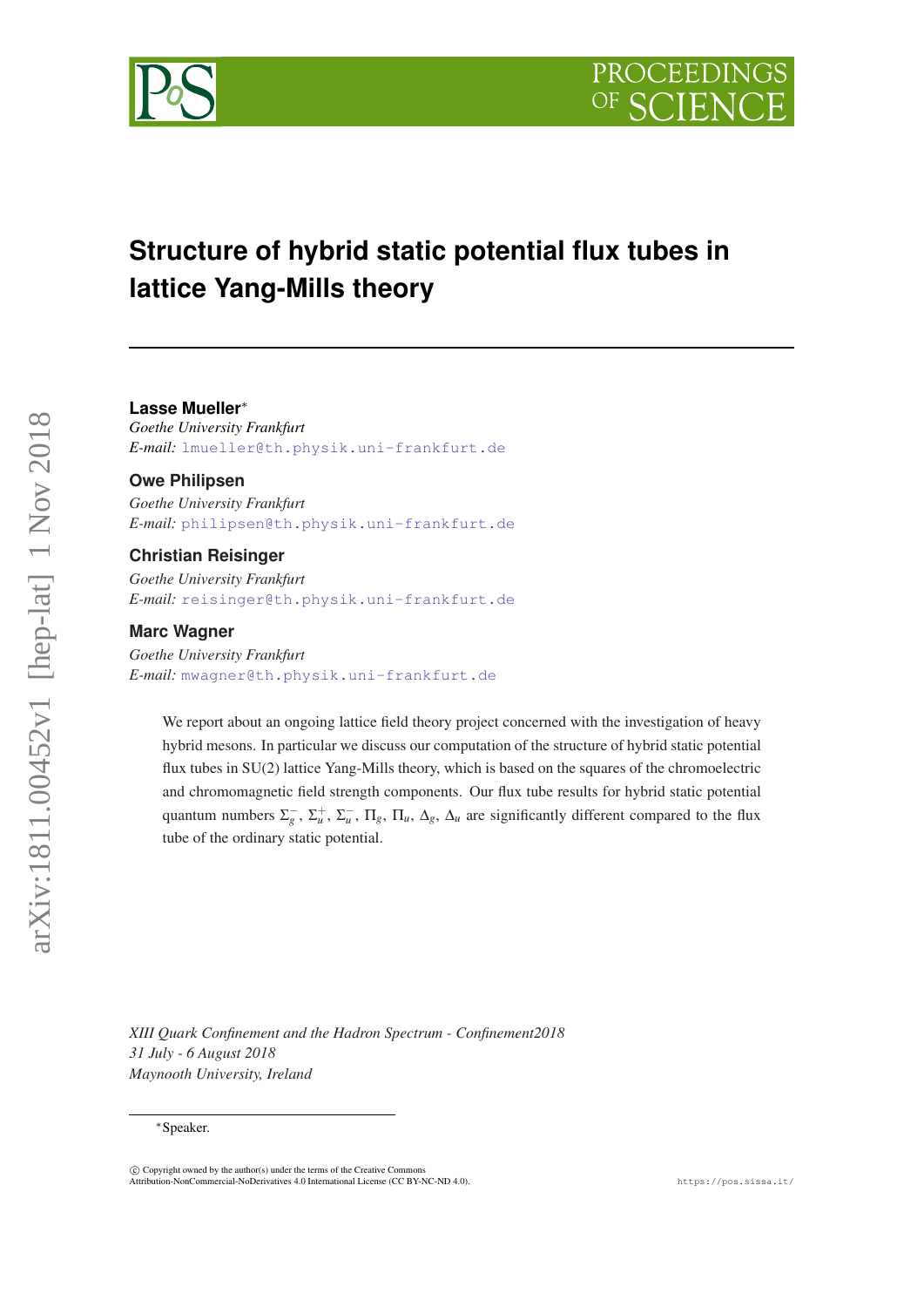### <span id="page-1-0"></span>1. Introduction

Quark-antiquark systems with excited gluons are called hybrid mesons. Hybrid mesons are not limited to quark model quantum numbers  $J^{\mathcal{P} \mathcal{C}}$  with  $\mathcal{P} = (-1)^{L+1}$  and  $\mathcal{C} = (-1)^{L+S}$ , where  $L \in \{0, 1, 2, \ldots\}$  is the orbital angular momentum and  $S \in \{0, 1\}$  is the quark spin. Hybrid mesons are and will be investigated by ongoing and future experiments, e.g. the GlueX and the PANDA experiments (for a review cf. [\[1\]](#page-6-0). Also on the theoretical side there is currently a lot of activity, to improve our understanding of hybrid mesons and other exotic hadrons (for a review cf. [[2\]](#page-7-0)).

A common approach in lattice gauge theory to study hybrid mesons is to compute hybrid static potentials and related quantities, e.g. the gluonic distribution around a static quark-antiquark pair with non-trivial quantum numbers. For existing lattice work on hybrid static potentials cf. e.g. [[3](#page-7-0), [4](#page-7-0), [5,](#page-7-0) [6](#page-7-0), [7,](#page-7-0) [8](#page-7-0), [9](#page-7-0), [10](#page-7-0)]. Very recently also hybrid static potential flux tubes have been computed [[11,](#page-7-0) [12,](#page-7-0) [13](#page-7-0)]. Lattice gauge theory results on hybrid static potentials are often used as input in effective field theory or phenomenological approaches, e.g. to predict the spectrum of heavy hybrid mesons in the Born-Oppenheimer approximation (cf. e.g. [[14,](#page-7-0) [15,](#page-7-0) [16](#page-7-0), [17,](#page-7-0) [18](#page-7-0)]).

# 2. Theoretical basics of the computation of hybrid static potentials and flux tubes

We study hybrid mesons with a static quark *Q* and a static antiquark  $\overline{Q}$ , which are treated as spinless color charges. Since their positions are frozen, symmetries and quantum numbers are different from the usual classification via  $J^{\mathcal{P}\mathcal{C}}$ . There are three quantum numbers (for a more detailed discussion cf. e.g. [[19,](#page-7-0) [20](#page-7-0)]).

- The absolute value of total angular momentum with respect to the  $Q\bar{Q}$  separation axis (in this work the *z* axis):  $\Lambda \in \{\Sigma \doteq 0, \Pi \doteq 1, \Delta \doteq 2, \ldots\}.$
- The eigenvalue of parity combined with charge conjugation  $\mathscr{P} \circ \mathscr{C} \colon \eta \in \{g \doteq +, u \doteq -\}.$
- The eigenvalue of the spatial reflection along an axis perpendicular to the  $Q\bar{Q}$  separation axis  $\mathscr{P}_x$  (in this work the *x* axis):  $\varepsilon \in \{+, -\}.$

After computing ordinary rectangular Wilson loops  $W(r,t)$  with spatial extents *r* (corresponding to the  $Q\overline{Q}$  separation) and temporal extents *t* on an ensemble of gauge link configurations, the ordinary static potential with quantum numbers  $\Lambda_{\eta}^{\varepsilon} = \Sigma_g^+$  can be extracted using

$$
V_{\Sigma_{g}^{+}}(r) = \lim_{t \to \infty} V_{\Sigma_{g}^{+},\text{eff}}(r,t) \quad , \quad V_{\Sigma_{g}^{+},\text{eff}}(r,t) = \frac{1}{a} \ln \left( \frac{\langle W(r,t) \rangle}{W(r,t+a)} \right). \tag{2.1}
$$

In practice one typically fits a constant in a plateau-like region at larger values of *t* for given *r* to obtain  $V_{\Sigma_{g}^{+}}(r)$ .

The computation of hybrid static potentials  $V_{\Lambda^{\varepsilon}_{\eta}}(r)$  is quite similar. One has to replace the spatial parts of an ordinary Wilson loop, which are straight lines of gauge links, by more complex structures, which generate quantum numbers  $\Lambda_{\eta}^{\varepsilon}$  different from  $\Sigma_{g}^{+}$ . A general prescription to construct a trial state with quantum numbers  $\Lambda_{\varepsilon}^{\eta}$  is given by

$$
|\Psi_{\text{hybrid},\Lambda_{\eta}^{\varepsilon}}\rangle = \frac{1}{4} \Big( 1 + \eta (\mathscr{P} \circ \mathscr{C}) + \varepsilon \mathscr{P}_{x} + \eta \varepsilon (\mathscr{P} \circ \mathscr{C}) \mathscr{P}_{x} \Big) \sum_{k=0}^{3} \exp \bigg( \frac{i\pi \Lambda k}{2} \bigg) R \bigg( \frac{\pi k}{2} \bigg) O_{S} |\Omega \rangle. \tag{2.2}
$$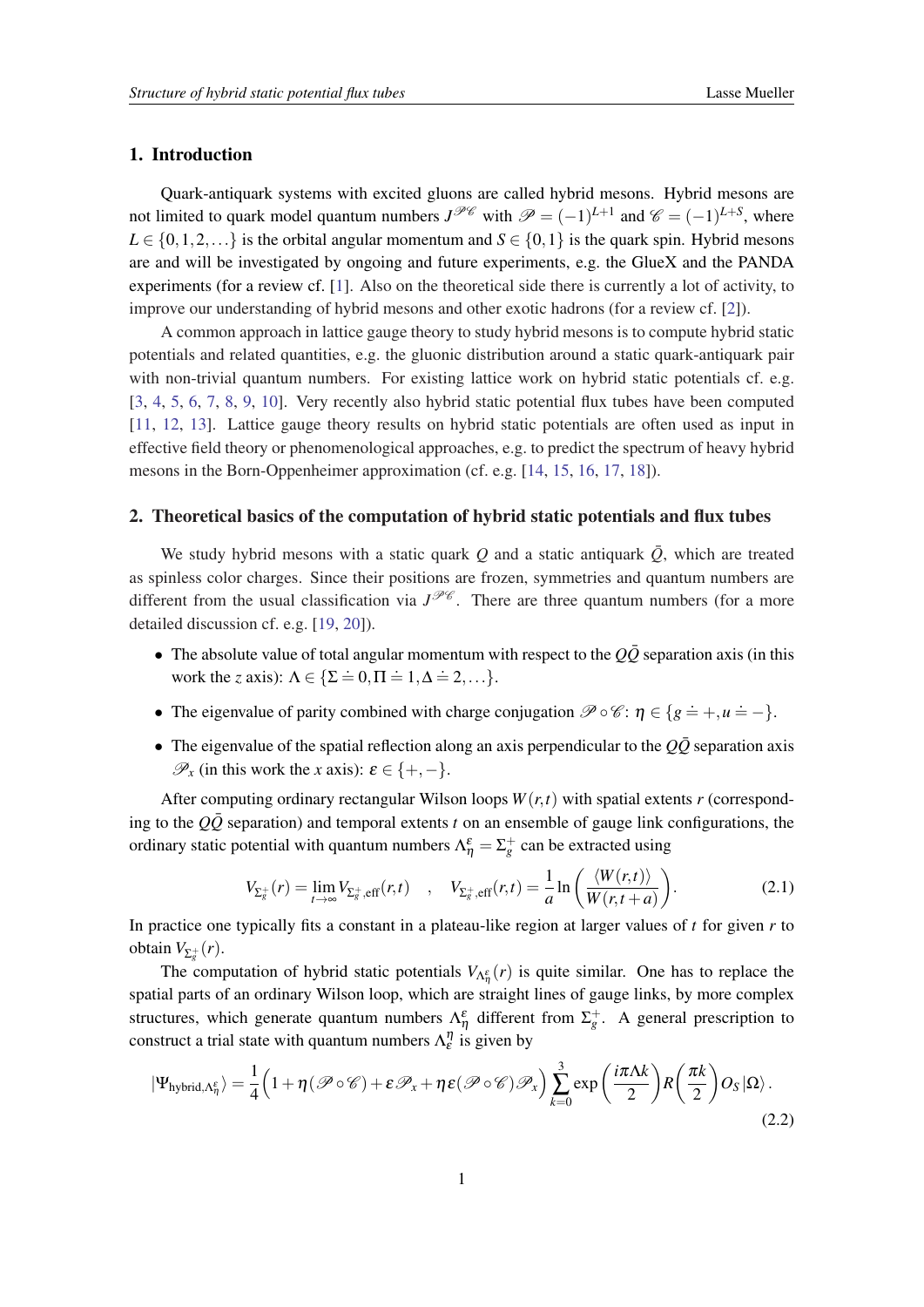<span id="page-2-0"></span>*R* denotes a rotation around the  $Q\bar{Q}$  separation axis and  $O<sub>S</sub>$  is a non-straight path of spatial gauge links connecting the quark and the antiquark. Example operators  $O<sub>S</sub>$ , which we use to compute the flux tubes, are shown in Figure 1. The computation of the potentials is done with a highly optimized and very large set of different operators, which is discussed in detail in a very recent publication [[21\]](#page-7-0).



Figure 1: Operators  $O<sub>S</sub>$  used to construct hybrid static potential trial states with quantum numbers  $\Lambda_{\eta}^{\varepsilon}$  via eq. ([2.2\)](#page-1-0) for the flux tube computations.

To get insights on the gluonic distribution inside hybrid mesons we compute the squares of the chromoelectric and chromomagnetic field strength components in presence of a static quarkantiquark pair with quantum numbers  $\Lambda_{\eta}^{\varepsilon}$  and subtract the corresponding vacuum expectation values,

$$
\Delta E_j^2 \equiv \langle E_j(\mathbf{x})^2 \rangle_{Q\bar{Q}} - \langle E_j^2 \rangle_{\text{vac}} \propto \left( \frac{\langle W \cdot P_{0j}(t/2, \mathbf{x}) \rangle}{\langle W \rangle} - \langle P_{0j} \rangle \right)
$$
(2.3)

$$
\Delta B_j^2 \equiv \langle B_j(\mathbf{x})^2 \rangle_{Q\bar{Q}} - \langle B_j^2 \rangle_{\text{vac}} \propto \left( \langle P_{kl} \rangle - \frac{\langle W \cdot P_{kl}(t/2, \mathbf{x}) \rangle}{\langle W \rangle} \right), \tag{2.4}
$$

where  $j, k, l \in \{1, 2, 3\}$ , *W* denotes a generalized Wilson loop (i.e. spatial parts replaced by linear combinations of  $O_S$  according to eq. [\(2.2\)](#page-1-0)) and  $P_{\mu\nu}$  the plaquette.

## 3. Numerical results for hybrid static potentials

Computations have been performed on  $5500 \text{ SU}(3)$  gauge link configurations generated with the Wilson plaquette action using the Chroma QCD library [[22\]](#page-7-0). The lattice volume is  $48 \times 24^3$ . We have used gauge coupling  $\beta = 6.0$ , which corresponds to lattice spacing  $a \approx 0.093$  fm, when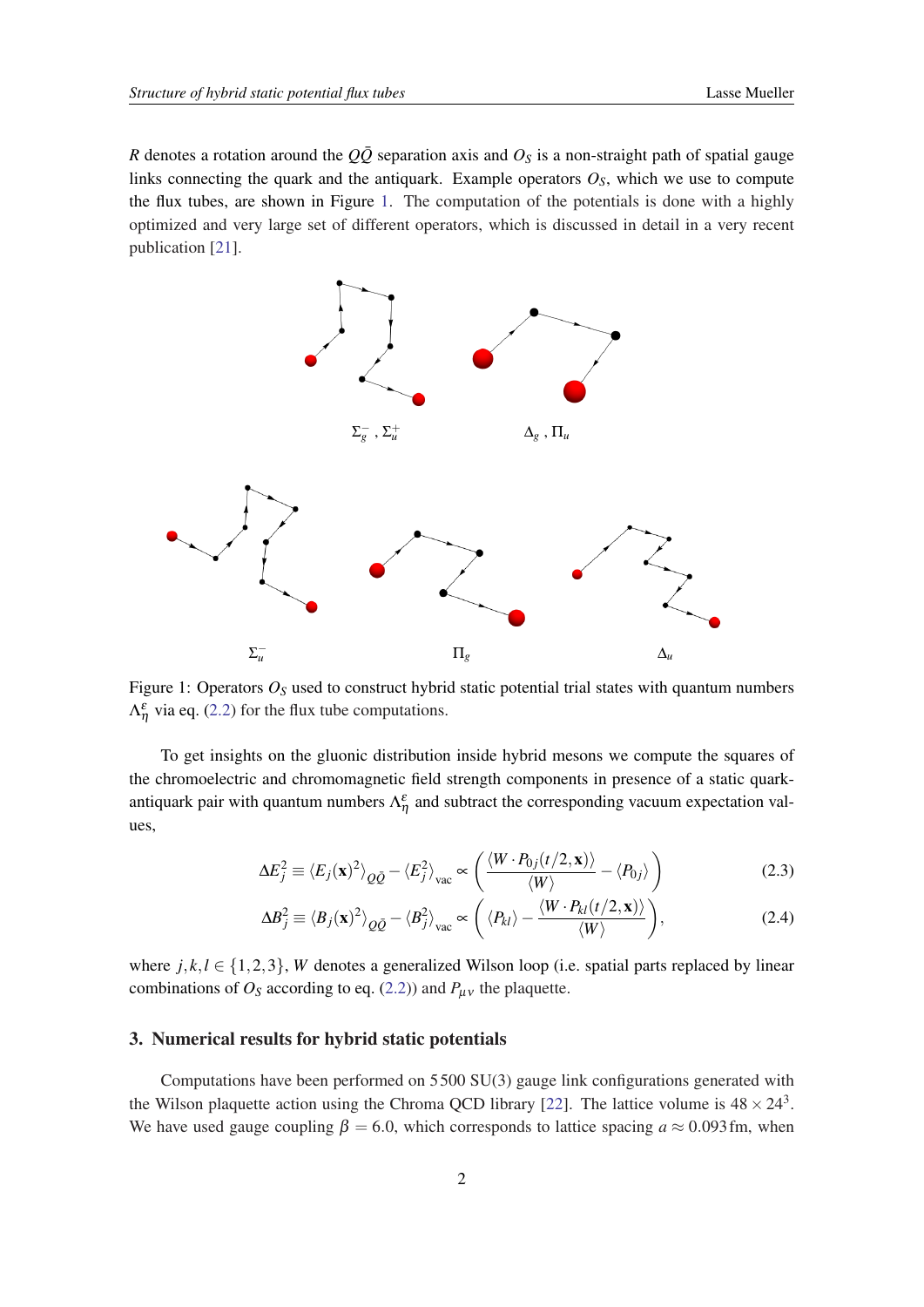identifying  $r_0$  with 0.5 fm. To improve the quality of the signal, temporal links are HYP2 smeared, while spatial links are APE smeared with parameters tuned to optimize the ground state overlaps.

The resulting ordinary static potential  $(\Sigma_g^+)$  and its first excitation  $(\Sigma_g'^+)$  as well as the hybrid static potentials with quantum numbers  $\Sigma_g^-$ ,  $\Sigma_u^+$ ,  $\Sigma_u^-$ ,  $\Pi_g$ ,  $\Pi_u$ ,  $\Delta_g$ ,  $\Delta_u$  are shown in Figure 2. They are plotted in units of  $r_0$  to allow a straightforward comparison to results from the literature, in particular to [\[3,](#page-7-0) [6\]](#page-7-0), which are frequently used in recent publications (cf. e.g. [\[15](#page-7-0), [16](#page-7-0)]) and seem to be the most accurate lattice results for hybrid static potentials, which are currently available. A detailed discussion is given in a very recent publication [\[21](#page-7-0)], where we also provide numerical values for all data points.



Figure 2: The ordinary static potential  $(\Sigma_g^+)$  and its first excitation  $(\Sigma_g'^+)$  as well as the hybrid static potentials with quantum numbers  $\Sigma_g^-$ ,  $\Sigma_u^+$ ,  $\Sigma_u^-$ ,  $\Pi_g$ ,  $\Pi_u$ ,  $\Delta_g$ ,  $\Delta_u$  in units of  $r_0 = 0.5$  fm.

# 4. Numerical results for hybrid static potential flux tubes

Computations have been performed on  $13\,000\,SU(2)$  gauge link configurations generated with the Wilson plaquette action. The lattice volume is 18<sup>4</sup>. We have used gauge coupling  $\beta = 2.5$ , which corresponds to lattice spacing  $a \approx 0.073$  fm, when identifying  $r_0$  with 0.5 fm. The discretization of  $E_j^2$  and  $B_j^2$  at a given spacetime point is done by averaging over the four adjacent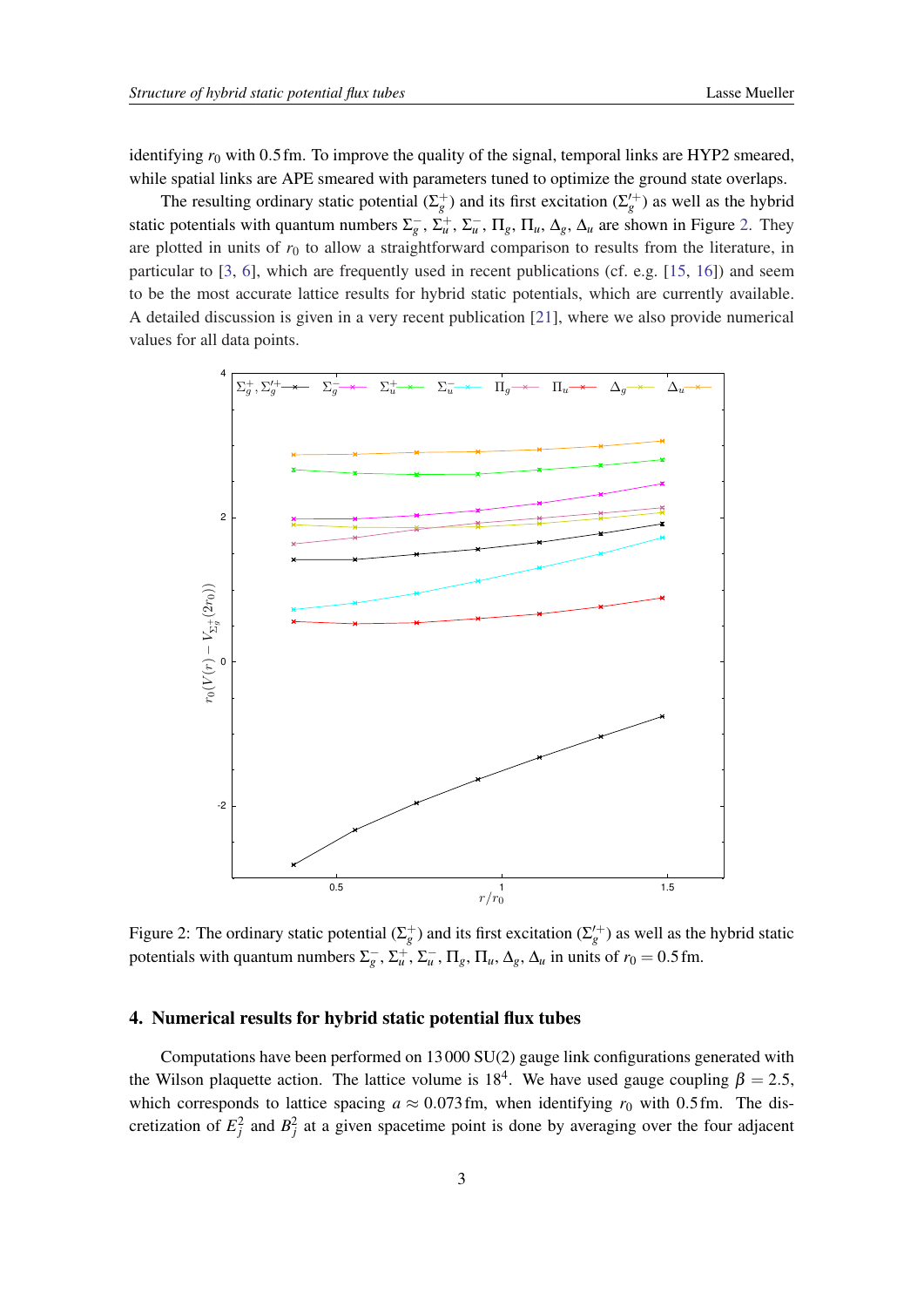and correspondingly oriented plaquettes, i.e. by clover leaf-like combinations of gauge links. As before, spatial links are APE smeared with parameters tuned to optimize the ground state overlaps.

In the following results a rather small temporal separation of  $t = 2$  was used to get a favorable signal-to-noise ratio. This leads to results that contain contributions from the first excited states in addition to the ground state. Results using larger separations *t* do not show discrepancies within their errors, confirming shown results qualitatively.

In Figure 3 we show the squared field strength components  $\Delta E^2$  and  $\Delta B^2$  (eqs. ([2.3](#page-2-0)) and [\(2.4\)](#page-2-0)) for the ordinary static potential  $(\Lambda_{\eta}^{\varepsilon} = \Sigma_{g}^{+})$  on the  $Q\overline{Q}$  separation axis and the mediator axis, i.e. an axis perpendicular to the separation axis centered between the quark and the antiquark. The results on the separation axis are generated without HYP2 smeared temporal links, because such a smearing enhances lattice discretization errors in the vicinity of the static quarks. For the results on the mediator axis HYP2 smeared temporal links are used.



Figure 3:  $\Delta E_j^2$  and  $\Delta B_j^2$  for the ordinary static potential ( $\Lambda_\eta^{\varepsilon} = \Sigma_g^+$ ) on the separation axis and the mediator axis.

As already observed in [[12\]](#page-7-0), the field strength components of the ordinary and of hybrid static potentials are essentially the same in the vicinity of the static quarks. Therefore, we focus on results on the mediator axis. In Figure [4](#page-5-0) we compare the squared field strength components of the ordinary static potential  $(\Lambda_{\eta}^{\varepsilon} = \Sigma_{g}^{+})$  and the hybrid static potentials with  $\Lambda_{\eta}^{\varepsilon} = \Sigma_{g}^{-}$ ,  $\Sigma_{u}^{+}$ ,  $\Sigma_{u}^{-}$ ,  $\Pi_{g}$ ,  $\Pi_{u}$ ,  $\Delta_{g}$ ,  $\Delta_{u}$ . Clearly, there are significant qualitative differences between these flux tube profiles. For example, the Π*<sup>u</sup>* sector exhibits zero crossings for all six field strength components, while in the other sectors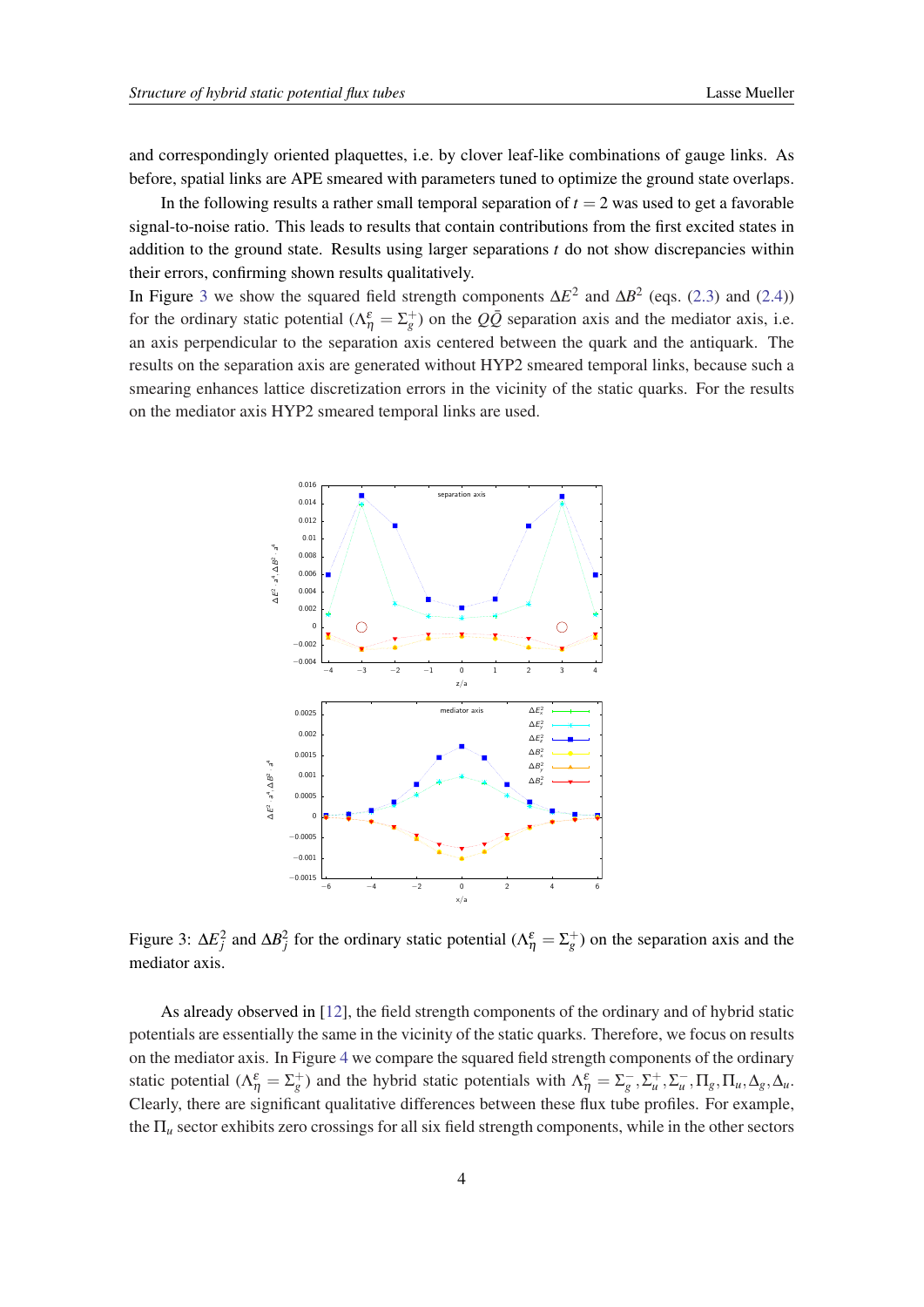<span id="page-5-0"></span>such zero crossings are not present. Another example is the  $\Pi_g$  sector, where  $\Delta E_x^2$  is dominating, while in many other sectors  $\Delta E_z^2$  is dominating. Note that  $\Delta E_x^2 = \Delta E_y^2$  and  $\Delta E_x^2 = \Delta E_y^2$  only for  $\Lambda = \Sigma$ , as one can show analytically.



Figure 4:  $\Delta E_j^2$  and  $\Delta B_j^2$  for the ordinary static potential ( $\Delta \eta = \Sigma_g^+$ )and the hybrid static potentials with  $\Lambda_{\eta}^{\varepsilon} = \Sigma_g^-$ ,  $\Sigma_u^+$ ,  $\Sigma_u^-$ ,  $\Pi_g$ ,  $\Pi_u$ ,  $\Delta_g$ ,  $\Delta_u$  on the mediator axis.

To exhibit the difference of the hybrid static potential flux tubes to that of the ordinary static potential, we show  $\Delta E_{j,\Lambda_{\eta}}^2 - \Delta E_{j,\Lambda_{\eta}}^2$ <sup>2</sup><sub>*j*,Σ<sub>*g*</sub></sub> and  $ΔB$ <sup>2</sup><sub>*j*</sub>,Λ<sub>*g*</sub></sub>  $-ΔB$ <sub>*j*</sub>  $\frac{2}{f_1 \Sigma_g^+}$  in Figure [5.](#page-6-0) One can see that the dominance of Δ*E*<sup>2</sup><sub>*z*</sub> is much weaker for the hybrid static potentials than for the ordinary static potential. Moreover, the chromomagnetic field strength components are enhanced for the hybrid static potentials. We interpret this localization of chromomagnetic flux as gluons generating the hybrid quantum numbers.

While we have found that it is numerically advantageous to use spatially extended creation operators (cf. e.g. Figure [1](#page-2-0)), it is also possible and common to consider local operators, which are inserted at the center of a straight parallel transporter connecting the static quark and the static antiquark. An example is the pNRQCD investigation [\[15](#page-7-0)], where these local insertions are listed in Table I (they are also included in Figure [5](#page-6-0) of this work). It is interesting to note that the field strength components we have computed show similarities to these local operators, in particular for  $\Lambda_{\eta}^{\varepsilon} = \Sigma_{u}^{-}$ ,  $\Pi_{g}$ ,  $\Pi_{u}$ . For example for  $\Lambda_{\eta}^{\varepsilon} = \Sigma_{u}^{-}$  the local operator is  $\hat{\mathbf{r}} \cdot \mathbf{B} = B_{z}$ , which is consistent with our Figure [5](#page-6-0), where the dominating squared field strength component is  $\Delta B_z^2$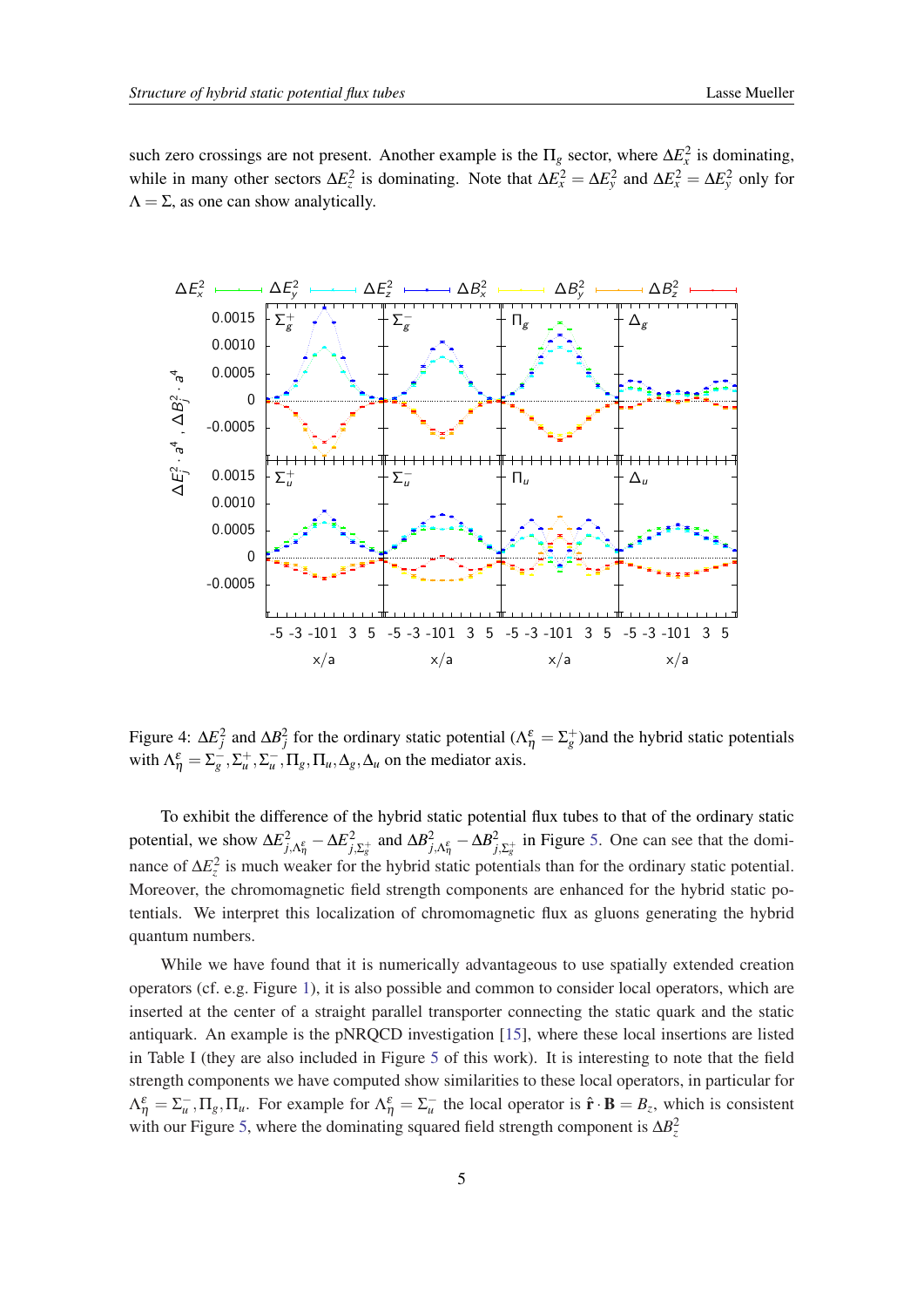<span id="page-6-0"></span>

Figure 5:  $\Delta E_{j,\Lambda_{\eta}}^2 - \Delta E_{j,\Lambda_{\eta}}^2$ <sup>2</sup><sub>*j*,Σ<sup>+</sup><sub>*g*</sub></sub> and  $ΔB$ <sup>2</sup><sub>*j*</sub>,Λ<sub>*β*</sub> –  $ΔB$ <sup>2</sup><sub>*j*</sub> <sup>2</sup><sub>*j*,Σ<sup> $+$ </sup></sub> for the hybrid static potentials with  $Λ^ε_\eta$  =  $\Sigma_g^-$ ,  $\Sigma_u^+$ ,  $\Sigma_u^-$ ,  $\Pi_g$ ,  $\Pi_u$ ,  $\Delta_g$ ,  $\Delta_u$  on the mediator axis.

# Acknowledgements

L.M. thanks M. Faber and all organizers of the "XIIIth Quark Confinement and the Hadron Spectrum" conference for the invitation to give this talk.

We acknowledge useful discussions with P. Bicudo.

C.R. acknowledges support by a Karin and Carlo Giersch Scholarship of the Giersch foundation. O.P. and M.W. acknowledge support by the DFG (German Research Foundation), grants PH 158/4-1 and WA 3000/2-1. M.W. acknowledges support by the Emmy Noether Programme of the DFG, grant WA 3000/1-1.

This work was supported in part by the Helmholtz International Center for FAIR within the framework of the LOEWE program launched by the State of Hesse.

Calculations on the LOEWE-CSC and on the on the FUCHS-CSC high-performance computer of the Frankfurt University were conducted for this research. We would like to thank HPC-Hessen, funded by the State Ministry of Higher Education, Research and the Arts, for programming advice.

### References

[1] S. L. Olsen, T. Skwarnicki and D. Zieminska, *Nonstandard heavy mesons and baryons: experimental evidence*, Rev. Mod. Phys. 90, 015003 (2018) [arXiv:1708.04012 [hep-ph]].